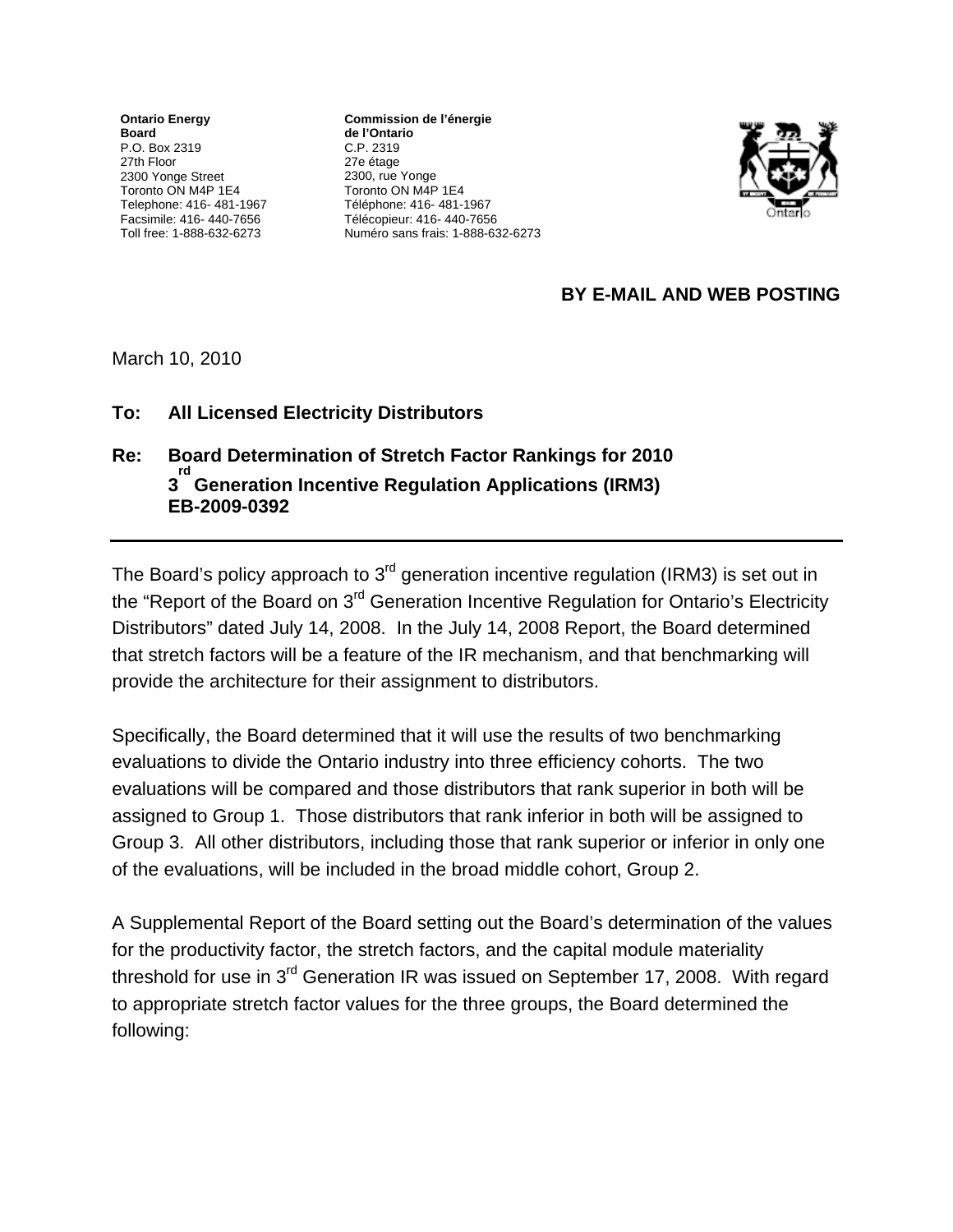| <b>Group</b> | <b>Benchmarking Evaluations</b>                                                                                                   | <b>Stretch Factor Value</b> |
|--------------|-----------------------------------------------------------------------------------------------------------------------------------|-----------------------------|
|              | Statistically superior on the econometric<br>benchmarking model and in the top quartile on the<br>unit cost benchmarking model    | 0.2%                        |
| 2            | All other distributors, including those that rank<br>superior or inferior in only one of the evaluations                          | $0.4\%$                     |
| 3            | Statistically inferior on the econometric<br>benchmarking model and in the bottom quartile on<br>the unit cost benchmarking model | 0.6%                        |

**Table 1: Stretch Factor Values** 

The Board confirmed its determinations made on July 14, 2008 on the model it will use to assign stretch factors to distributors and that each year the cohorts for the entire sector will be re-evaluated<sup>[1](#page-1-0)</sup>. This approach will recognize and reward distributors for efficiency improvements during the term of the IR plan.

As the result of a RFP bid process, the Board chose Power System Engineering, Inc. (PSE) to prepare the stretch factor update analysis for the 2010 EDR IRM3 applications. PSE will prepare the 2011 update to include 2009 distributor data in the fall of 2010. In its report which can be found on the Board's website, PSE has followed the same methodology as for 2009 stretch factors and has ranked the distributors into three efficiency cohorts.

For the 2010 rate year, the Board has determined and confirmed the following stretch factor assignments for the distributors that applied for rates based on the IRM3 mechanism.

1 1

<span id="page-1-0"></span>[http://www.oeb.gov.on.ca/OEB/Industry/Regulatory+Proceedings/Applications+Before+the+Board/Electricity+Distribution+Rates/3rd](http://www.oeb.gov.on.ca/OEB/Industry/Regulatory+Proceedings/Applications+Before+the+Board/Electricity+Distribution+Rates/3rd+Gen+Stretch+Factors) [+Gen+Stretch+Factors](http://www.oeb.gov.on.ca/OEB/Industry/Regulatory+Proceedings/Applications+Before+the+Board/Electricity+Distribution+Rates/3rd+Gen+Stretch+Factors)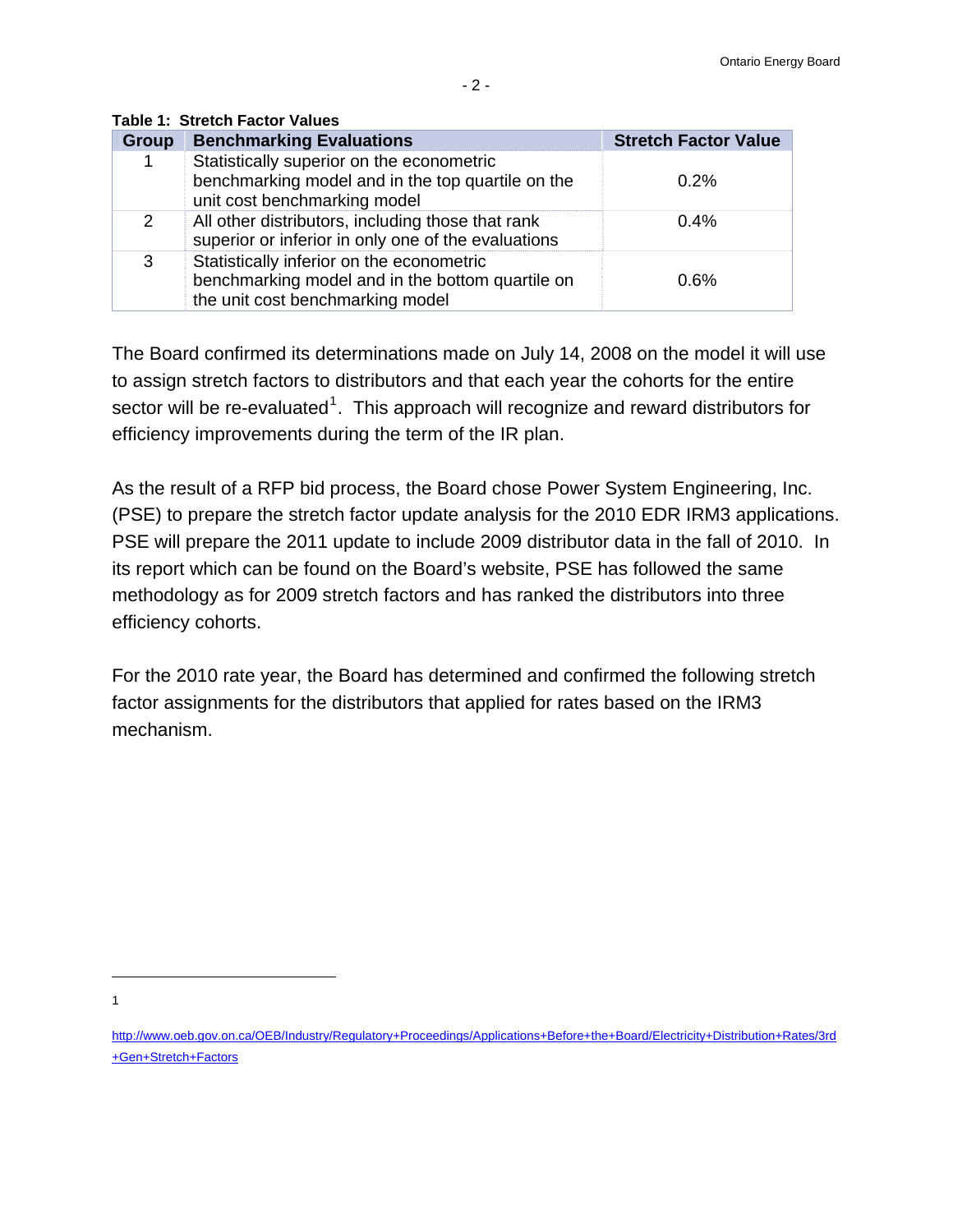**Table 2: 2010 Stretch Factor Assignments for IRM3 Applications** 

| <b>Distributor</b>                           | <b>Stretch Factor Group</b> | <b>Stretch Factor</b> |
|----------------------------------------------|-----------------------------|-----------------------|
| 1. Atikokan Hydro Inc.                       | $\overline{2}$              | 0.4%                  |
| Barrie Hydro Distribution Inc.<br>2.         | 1                           | 0.2%                  |
| 3. Bluewater Power Distribution Corp.        | $\overline{2}$              | 0.4%                  |
| <b>Brantford Power Inc.</b><br>4.            | $\overline{2}$              | 0.4%                  |
| Centre Wellington Hydro Inc.<br>5.           | 3                           | 0.6%                  |
| <b>CNPI - Eastern Ontario Power</b><br>6.    | $\overline{2}$              | 0.4%                  |
| 7. CNPI - Fort Erie                          | $\overline{2}$              | 0.4%                  |
| 8. CNPI - Port Colborne                      | 3                           | 0.6%                  |
| 9. Chapleau Public Utilities Corporation     | 3                           | 0.6%                  |
| 10. COLLUS Power Corporation                 | $\overline{2}$              | 0.4%                  |
| 11. Enersource Hydro Mississauga Inc.        | $\overline{2}$              | 0.4%                  |
| 12. EnWin Utilities Ltd.                     | 3                           | 0.6%                  |
| 13. Erie Thames Powerlines Corporation       | 3                           | 0.6%                  |
| 14. Espanola Regional Hydro Distribution     | $\overline{2}$              | 0.4%                  |
| 15. Greater Sudbury Hydro Inc.               | 3                           | 0.6%                  |
| 16. Guelph Hydro Electric Systems Inc.       | $\overline{2}$              | 0.4%                  |
| 17. Halton Hills Hydro Inc.                  | $\overline{2}$              | 0.4%                  |
| 18. Horizon Utilities Corporation            | $\overline{2}$              | 0.4%                  |
| 19. Hydro 2000 Inc.                          | 1                           | 0.2%                  |
| 20. Hydro One Remote Communities Inc.        | N/A                         | N/A                   |
| 21. Hydro Ottawa Ltd.                        | $\overline{2}$              | 0.4%                  |
| 22. Innisfil Hydro Distribution Systems Inc. | $\overline{2}$              | 0.4%                  |
| 23. Lakefront Utilities Inc.                 | $\overline{2}$              | 0.4%                  |
| 24. Lakeland Power Distribution Limited      | $\overline{2}$              | 0.4%                  |
| 25. London Hydro Inc.                        | $\overline{2}$              | 0.4%                  |
| 26. Midland Power Utility Corporation        | $\overline{2}$              | 0.4%                  |
| 27. Niagara-on-the-Lake Hydro Inc.           | $\overline{2}$              | 0.4%                  |
| 28. Norfolk Power Distribution Inc.          | $\overline{2}$              | 0.4%                  |
| 29. Northern Ontario Wires Inc.              | 1                           | 0.2%                  |
| 30. Oshawa PUC Networks Inc.                 | $\overline{2}$              | 0.4%                  |
| 31. Peterborough Distribution Incorporated   | $\overline{2}$              | 0.4%                  |
| 32. PowerStream Inc.                         | $\overline{\mathbf{c}}$     | 0.4%                  |
| 33. PUC Distribution Inc.                    | $\overline{2}$              | 0.4%                  |
| 34. Rideau St. Lawrence Distribution Inc.    | $\overline{2}$              | 0.4%                  |
| 35. Sioux Lookout Hydro Inc.                 | $\overline{2}$              | 0.4%                  |
| 36. Thunder Bay Hydro Distribution           | $\overline{2}$              | 0.4%                  |
| 37. Tillsonburg Hydro Inc.                   | $\overline{2}$              | 0.4%                  |
| 38. Welland Hydro-Electric System Corp.      | $\overline{2}$              | 0.4%                  |
| 39. Wellington North Power Inc.              | $\overline{2}$              | 0.4%                  |
| 40. Westario Power Inc.                      | $\overline{2}$              | 0.4%                  |
| 41. West Coast Huron Energy Inc.             | 3                           | 0.6%                  |

Note: The full list of stretch factors can be found in the report prepared by Power System Engineering, Inc. located on the Board's website.